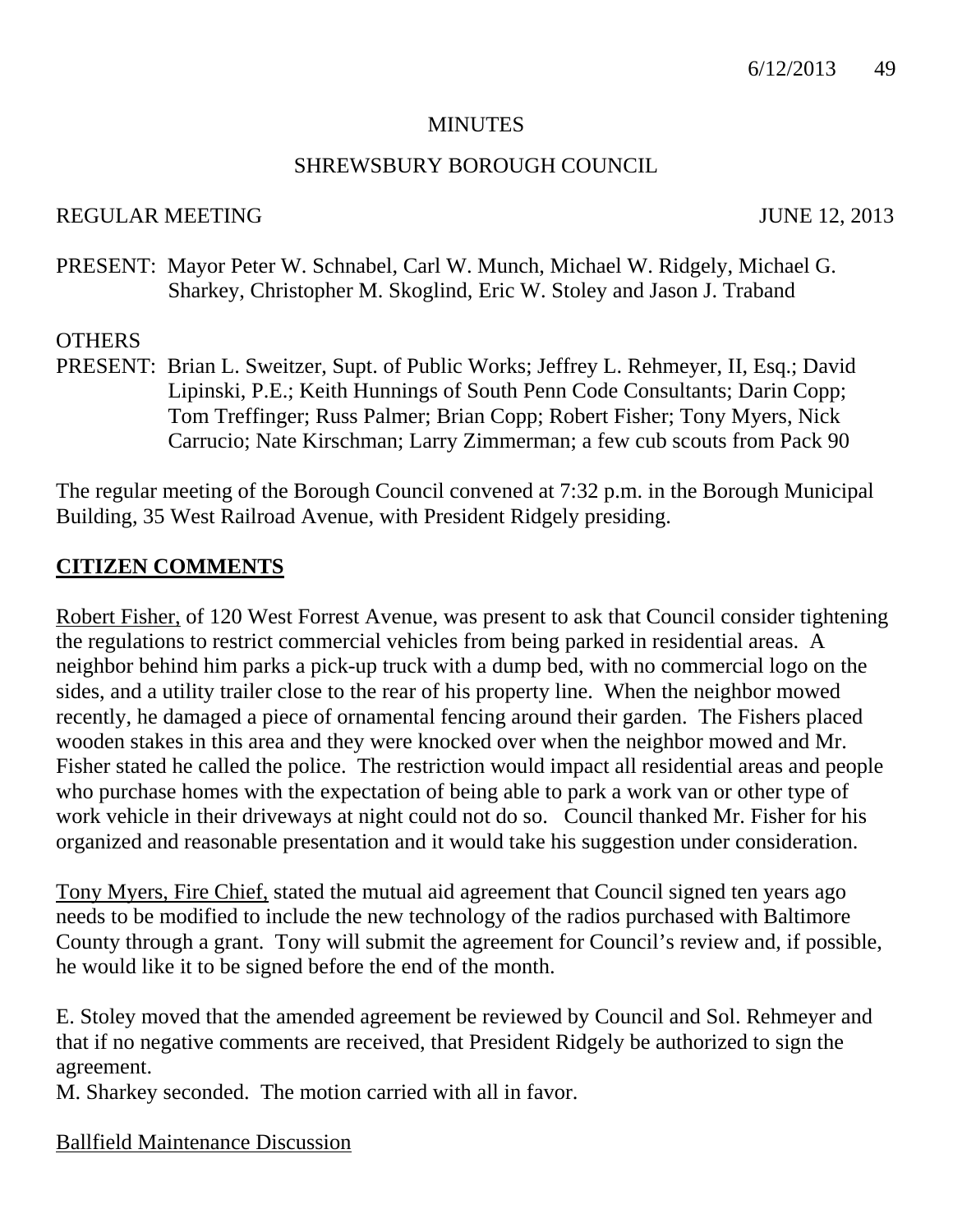Present were Russ Palmer of SYC, Darin Copp, Brian Copp, and Tom Treffinger representing the men's softball teams that use the ballfield. There are concerns that the field/worked up areas are not raked out after a game is played and that perhaps games are being played on a wet field. When the field dries, it leaves uneven areas on the field and makes it dangerous for children to play baseball. After discussion, it was the consensus that drag equipment will be purchased at a cost of around \$500.00 and stored in the locked storage shed with a key being kept in the lockbox for all teams to use before and after a game. The teams offered to contribute toward the equipment. The teams were told they need to work together to solve this problem as the field is open to everyone including the general public. This was referred to the Public Lands, Buildings and Finance Committee.

# **APPROVAL OF MINUTES**

The minutes of the May 8, 2013, meeting were approved by unanimous consent by those who were at the meeting.

# **APPROVAL OF EXPENDITURES AND REPORT OF ACCOUNTS**

- C. Skoglind moved to approve the May expenditures and report of accounts.
- E. Stoley seconded. The motion carried with all in favor.

# **BILL LIST**

The bill list for May was presented: General account: check numbers 11670 thru 11723 ; Water account: check numbers 4970 thru 4984; Sewer account: check numbers 4643 thru 4653; Highway Aid: check numbers 871 and 872.

- C. Skoglind moved to approve the May bill list.
- C. Munch seconded. The motion carried with all in favor.

# **PAYROLL REGISTER**

- C. Skoglind moved to approve the May 14 and 28 payroll registers.
- C. Munch seconded. The motion carried with all in favor.

# **SUBDIVISION AND LAND DEVELOPMENT BUSINESS**

95 East Forrest Avenue Fill Dirt/Grading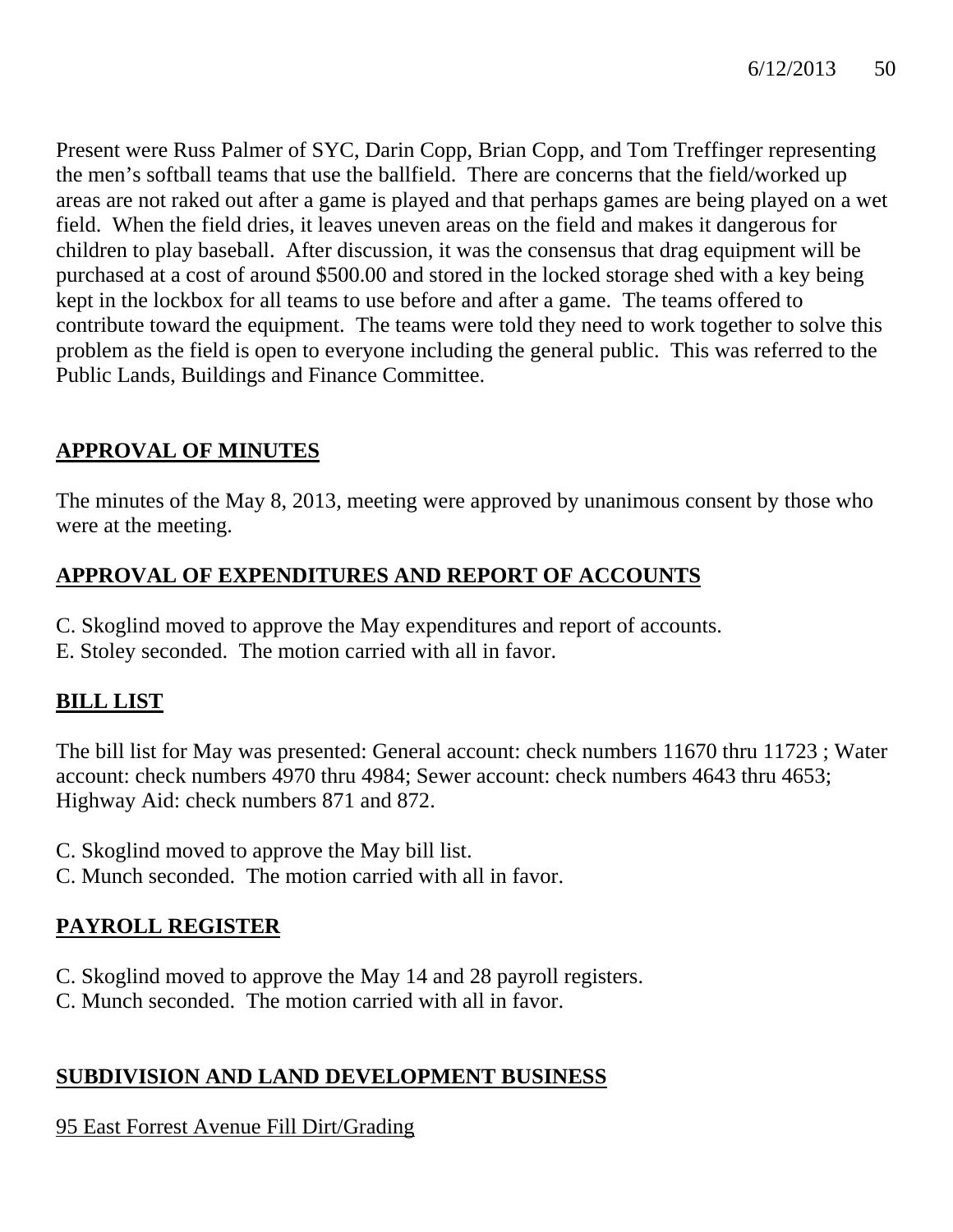It was mentioned that some fill dirt has arrived at the site and that, so far, the test results have been satisfactory. Eng. Lipinski stated he received more results today and he has not had a chance to review them as yet. He and E. Stoley are monitoring the six foot height limitation. An as-built survey plan will be supplied when the fill is all in place and compacted.

## **Southern Regional Police Commission** – Mayor Schnabel

Mayor Schnabel highlighted the April police report and the Borough is leading in the calls for service. He invited Council and those in the audience to attend a police commission meeting to hear first-hand the discussion on the report. Work with Stewartstown Borough is continuing.

# **Codes Enforcement** – Keith Hunnings

Keith issued eight permits in May.

## Day Care on Park Street

The day care at 2 South Park Street replaced their doors without obtaining a permit. A stop work order was issued and the owner did apply for the permit; Commonwealth Codes was out today to inspect.

## 23 North Main Street

The owner at 21 North Main Street purchased the property next door and asked about putting in a parking area that would cover both properties in the back. A concept plan needs to be submitted to address impervious surface coverage. A permanent easement would need to be recorded in the event one property was sold giving the new owner the right to use the parking. Council will need to decide how far from the property line paving will need to stop.

## 430 South Main Street

The owner will be given a 15 day deadline in which to get the water meter installed as the building does have a tenant. He is to pick the meter up on Monday and then billing will begin the third quarter.

## Crab Business North Main Street

Keith said he told the new owner he could not have the trailer behind the building and he has not heard anything since. The temporary sign trailer out front will need to be removed soon as the 30 days are about up; he can have this trailer out four times a year.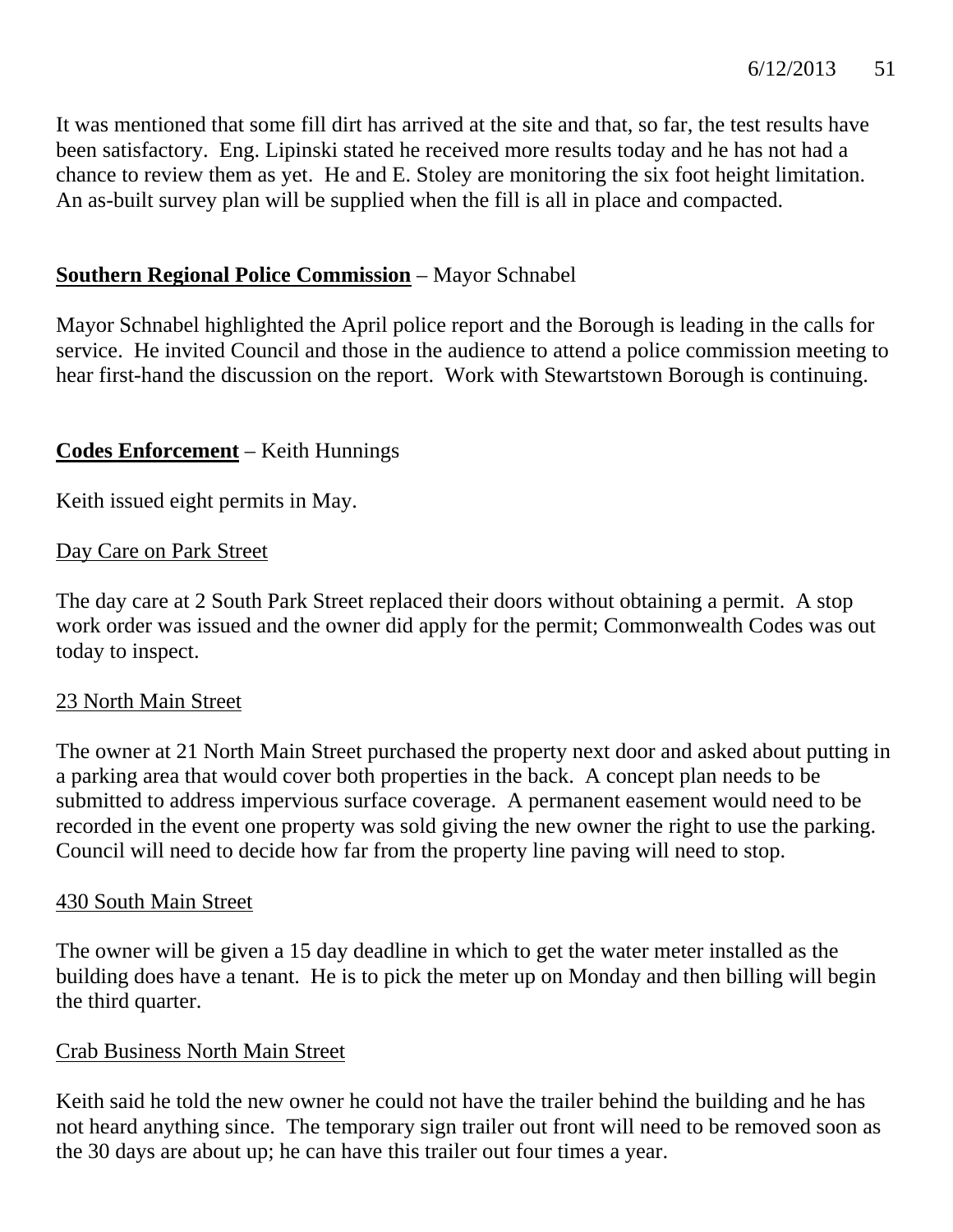# **Water & Sewer** – Brian Sweitzer

## Blouse Well SRBC Test

The 72 hour pump test is ready to be performed. Transducers were installed in the Blouse well and three other monitoring wells. Enviroscan logged the Blouse well and accumulated data in regards to temperature, conductivity, borehole diameter, clay content, and water flow into the well. Two weirs were installed on the small stream next to the well.

#### Smith Well SRBC Test

The Public Works Department is in the process of installing a new pump and piping at a cost of \$5,000.00 prior to the testing due to the age of the pump and piping installed in 1990. The bearing was tight and corroded and two pipe joints were leaking. The well casing may need to be lined so the new pump can be installed. Data was also collected for this well.

#### Southern Farms Sewer Lining

SWERP, Inc. arrived on June 5 to finish the lining project on Covington Drive.

#### Sewer Reconstruction Work Bids

Two bids were received to replace a ten foot deep sewer line in the Brookview Meadows development:

| DeTraglia Excavating, Inc. | \$24,650.00 |
|----------------------------|-------------|
| Fitz & Smith, Inc.         | \$34,187.50 |

E. Stoley moved to accept both bids and to award the bid to DeTraglia Excavating, Inc. in the amount of \$24,650.00.

M. Sharkey seconded. The motion carried with all in favor.

# **Public Roads & Lighting** – Eric W. Stoley

#### Bridle Road Paving

The Borough is waiting for Kinsley Construction to notify as to when the paving will start. Residents will be notified once Kinsley commits to a start date.

West Clearview Drive Storm Pipe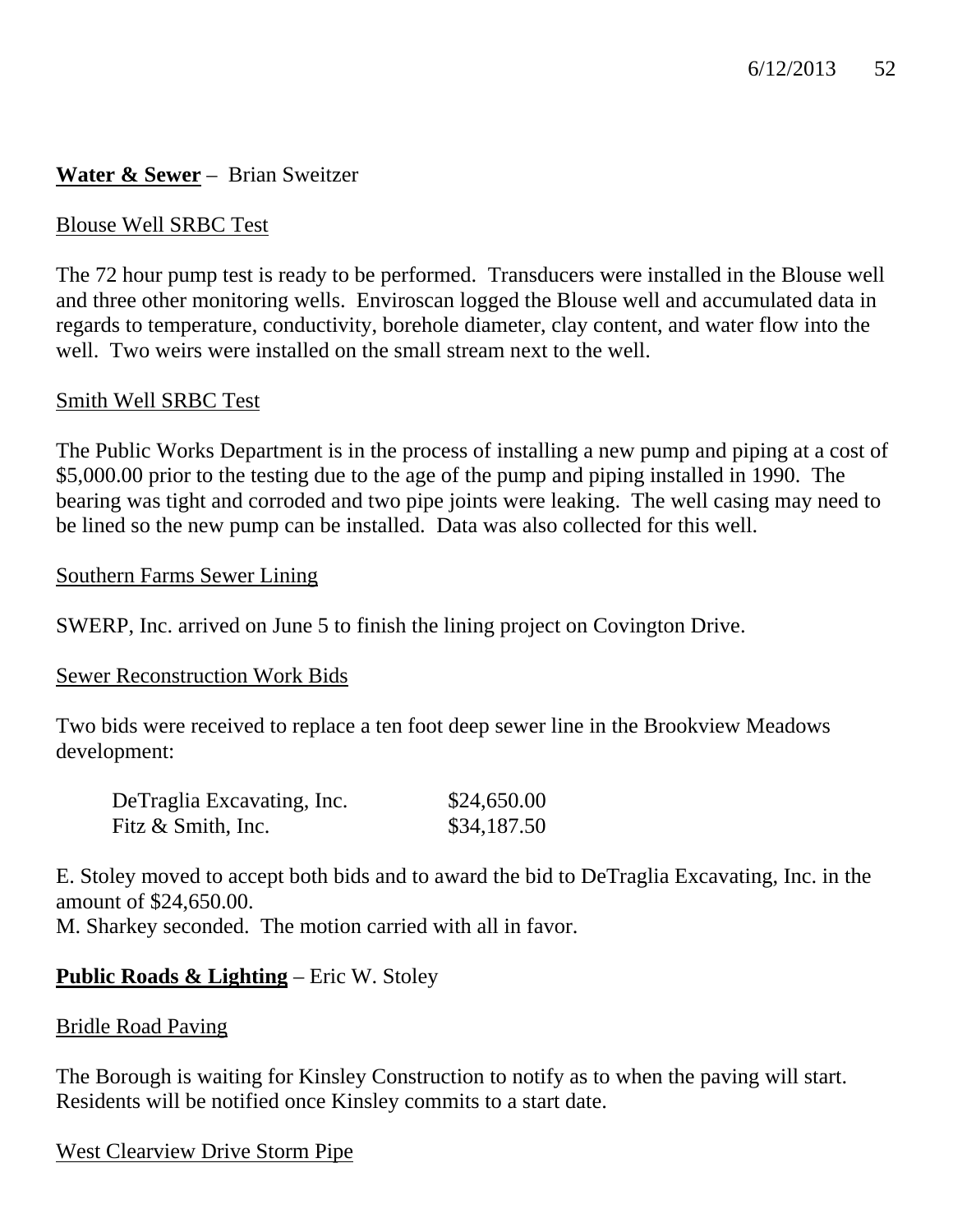The Public Works Department will price and order materials for the project and Eng. Lipinski is evaluating the opportunity to install pipe into the storm inlet box on the north side of the road at an additional cost of up to \$2,500.00. The project will be completed prior to school starting.

M. Sharkey moved to approve the additional inlet work at a cost not to exceed \$2,500.00. E. Stoley seconded. The motion carried with all in favor.

# East Forrest Avenue and Professional Center Signal Light

The Public Works Department installed arrows and stop bars at the intersection at the Township's request. The Township was billed \$1,229.82 for their portion of the work.

# Traffic Signal Timing at East Forrest Avenue/North Main Street

It appears that more time is allotted to the east and west traffic and a motorists traveling northbound to turn west onto West Forrest Avenue have to wait and then traffic backs up. It was decided to wait until the traffic signal on Mount Airy Road at the new shopping center is installed to see if this impacts traffic at this intersection.

# Exit 4 Upgrades

Eng. Lipinski attended the presentation at the Township meeting last week and the project is still in the planning stages and it was felt the project should move forwarded quickly so the federal funds will not be withdrawn. A diverging diamond design is planned but it doesn't appear enough money was budgeted for easements.

# **Public Lands, Buildings, and Finance** – Christopher M. Skoglind

## Truck and Plow

The amount of \$100,000.00 was budgeted to replace the 1992 dump truck and plow. A similar truck with a stainless steel body and plow purchased through CoStars costs \$139,659.00. The repairs needed to the 1992 dump truck will be revisted. The bed needs to be welded and the electrical problem needs to be repaired.

## Fire Notification System

Select Security finished installing the fire notification system on June 7. The system has 16 smoke detectors on the first floor, eight heat sensors in the basement near the boiler and four horn/strobes. The system cost \$7,953.00 with a one year warranty.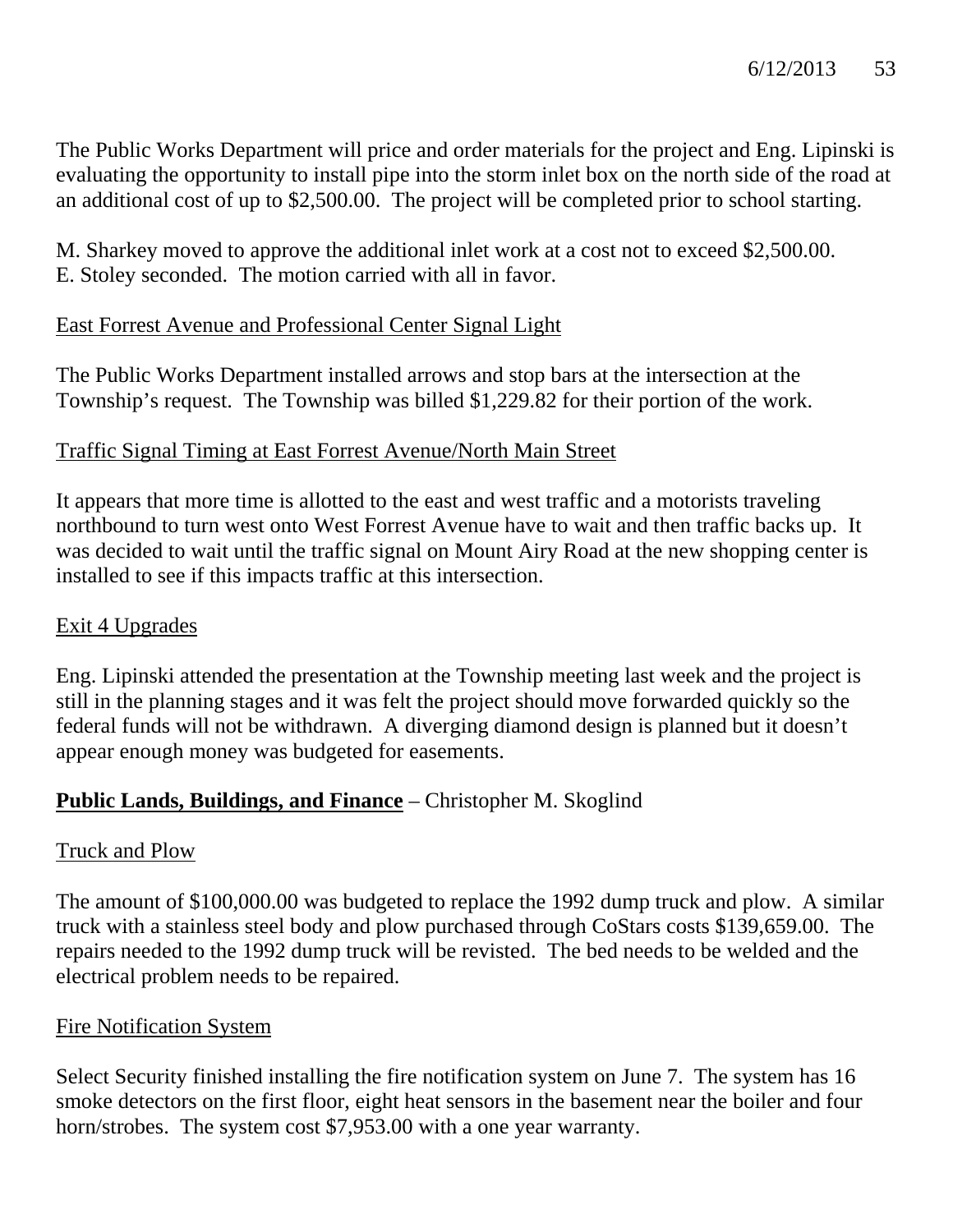# Minnie Sweeney Tribute

Minnie Sweeney passed away recently and her family is offering to place a memorial bench and/or a tree at Sweeney Park.

## 2013 Budget to Actual by Quarter

C. Skoglind presented a budget to actual report through first quarter.

## **ENGINEER'S REPORT**

#### Storm water Ordinance Work session

The work session to review the storm water ordinance is tomorrow evening at 7 p.m.

#### Windy Hill Road Reimbursement

Kinsley Construction sent its bill to PennDOT so the Borough needs to pay PennDOT its portion of the bill (\$20,920.65) and the Borough billed PennDOT for its portion of the engineering and Public Works inspection time (\$16,905.45).

#### Heathcote Glen II

The developer is installing the water and sewer lines and roadway with inspections being done by James R. Holley & Associates. At some point, the developer will secure a bond for the remaining improvements.

#### Eitzert Farms

The estimate for the surety has not been provided as yet from RGS.

#### Sewer Mapping

The field work is completed; Eng. Lipinski needs to get the information to Brian and Ted.

## 2012 Proportionate Sharing

A \$10,000.00 expense was found to be not chargeable under the proportionate sharing agreement. A credit will be received for the next two quarterly billings.

## PennMar Recycling Stormwater, Onion Boulevard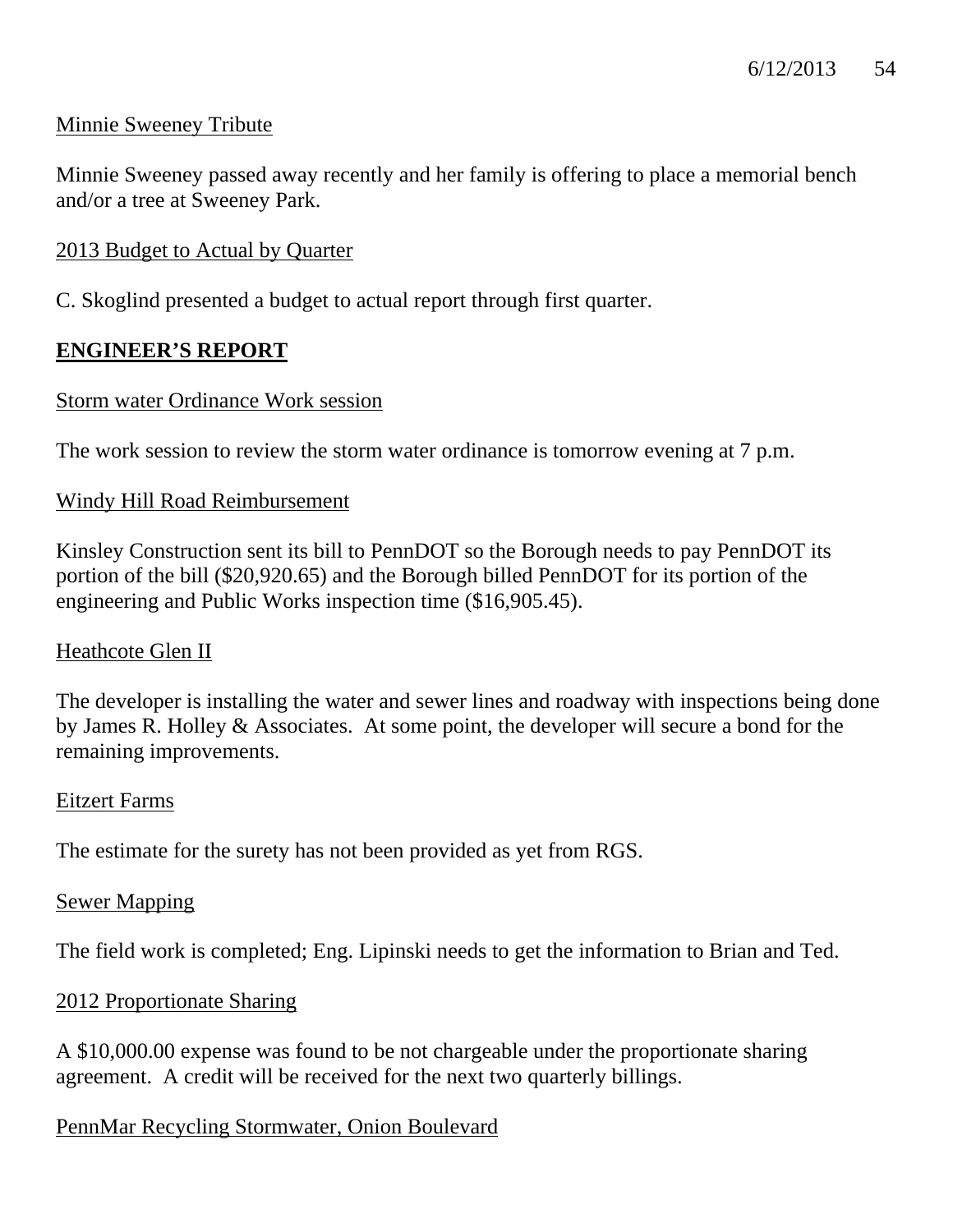The permit was issued that included the storm water concerns.

# Woodland Water Tank

The bids will be let out in August or September with the work to be done in October or November. A chemical wash will be added to the specifications.

# **SOLICITOR'S REPORT**

## Comcast Cable Franchise Agreement

The draft ordinance is prepared and M. Sharkey will discuss the agreement terms later in the meeting.

#### Eitzert Farms

C. Munch moved to approve the First amendment to the Agreement for Financial Security. J. Traband seconded. The motion carried with all in favor.

### Covington Ridge

A response was received from Richard Leatham of S & A Homes asking for an extension of time for the Borough to act on the subdivision plan. He will review his files to determine if the current bond needs to be revised due to a change in expected costs for public improvements.

#### Refuse Bid Specifications

A draft bid specifications was supplied for review.

## PennDOT EDU Agreement

PennDOT is processing the signed Agreement.

# Resolution to Adopt 2013 York County Hazard Mitigation Plan

The resolution is ready to be adopted. M. Sharkey stated he would like more time to review the plan.

## Annual Audit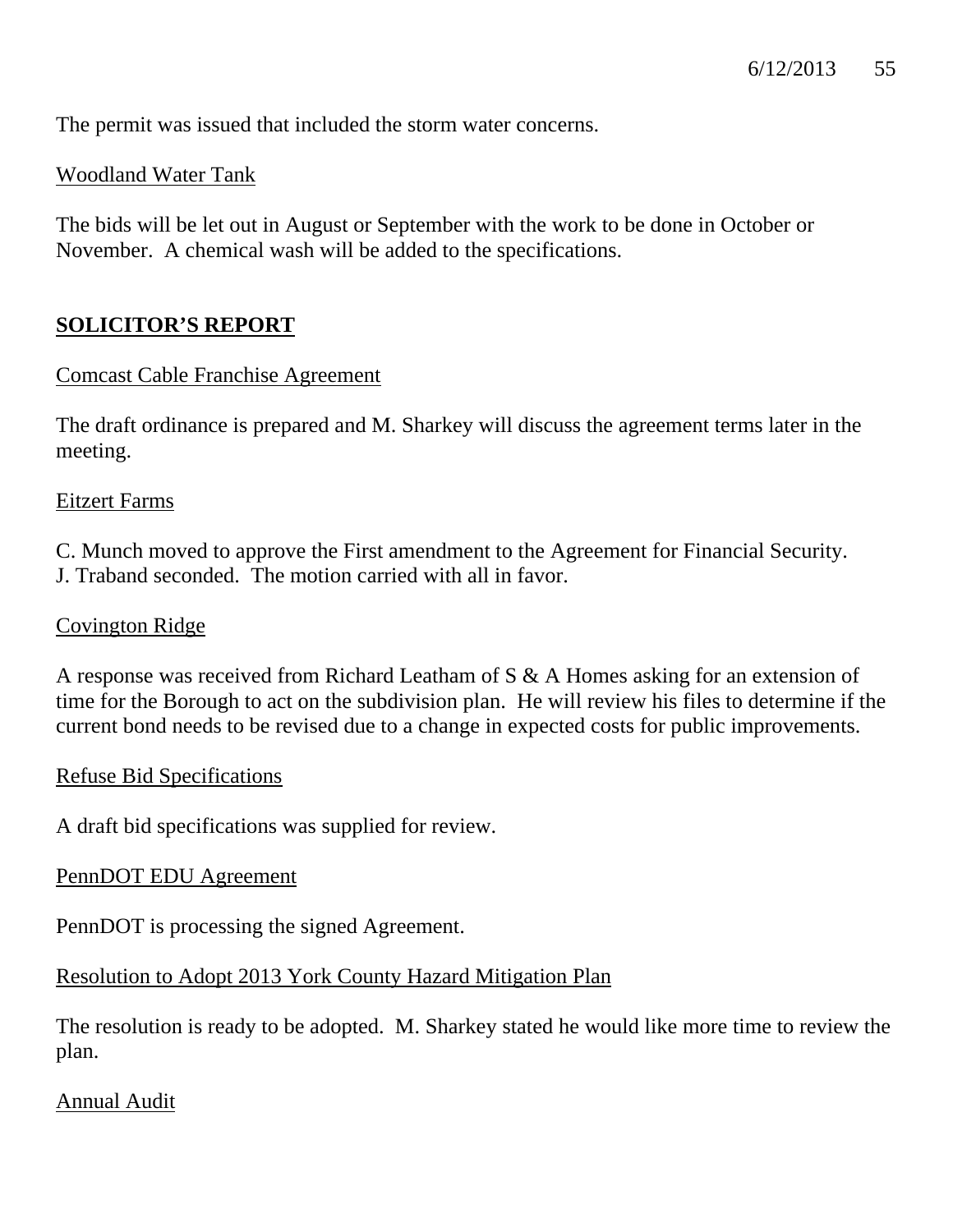Sol. Rehmeyer's office filed the 2012 Municipal Annual Audit report with the County Clerk of Courts' office. Council will adopt the audit at the July meeting.

# **Public Safety, Welfare and Personnel** – Michael G. Sharkey

# **Secretary's Report** – Cindy L. Bosley

# York County Borough's Association

The next meeting is June 27 at William Kain Park.

## Carnival Help

Council was reminded that it usually helps at the Bingo stand on Wednesday night carnival week, June 26.

# **York Adams Tax Bureau** – Michael G. Sharkey

M. Sharkey is working with the tax appeals board that will meet in July.

# **Subdivision, Land Development & Zoning** – Eric W. Stoley

The Zoning Hearing Board granted the special exception and the two variance requests. Maintenance of the private easement issue will be addressed during the land development phase.

# **Planning Commission/Regional Planning Commission** – Eric W. Stoley

## **UNFINISHED BUSINESS**

## Cable Franchise Agreement

M. Sharkey outlined the changes in the new franchise agreement. The gross revenues definitions have changed and with the percentage staying at 3%, the Borough's income will increase from \$20,000.00 a year to \$36,000.00 a year. There is a one-time franchise grant or sign-on fee of \$7,000.00, improved customer service, right-of-way protection, extending into new developments, the new term is for ten years, but since we have one year left, our term will be for 11 years, and competitive service - Comcast has the right to provide the same service.